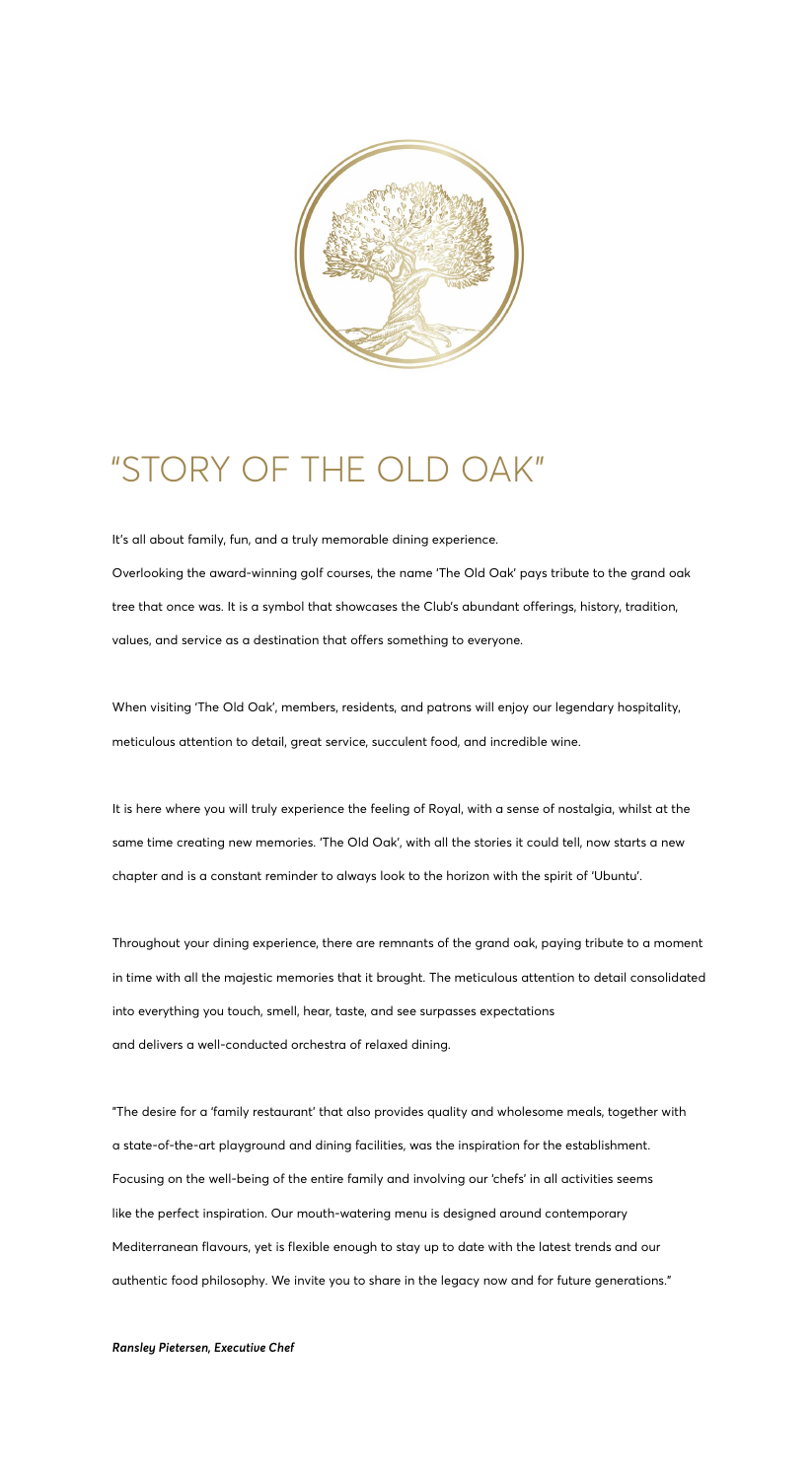

# CELLAR COLLECTION WINES

## CAP CLASSIQUE / PROSECCO

| Valdo Ice Demi-Sec Prosecco              | Valdobbiadene, Italy | <b>R400</b> |
|------------------------------------------|----------------------|-------------|
| Valdo Oro Spumante Extra Dry             | Valdobbiadene, Italy | <b>R300</b> |
| Ken Forrester Sparklehorse Cap Classique | Stellenbosch         | <b>R380</b> |
| Rijk's Cap Classique                     | Tulbagh              | <b>R380</b> |

#### SAUVIGNON BLANC

| <b>HPF Kaalvoet Meisie</b> | Sondagskloof | <b>R225</b> |
|----------------------------|--------------|-------------|
| The Valley                 | Elgin        | <b>R245</b> |
| Neil Ellis Sauvignon Blanc | Groenekloof  | <b>R220</b> |
| Cape of Good Hope Altima   | Overberg     | <b>R275</b> |
| Chamonix Sauvignon Blanc   | Franschhoek  | <b>R285</b> |
| Le Bonheur Sauvignon Blanc | Stellenbosch | <b>R175</b> |

#### CHARDONNAY

| Paul Cluver Seven Flags Chardonnay     | Elgin                 | <b>R1 650</b> |
|----------------------------------------|-----------------------|---------------|
| Fram Chardonnay                        | Robertson             | <b>R280</b>   |
| Chamonix Chardonnay                    | Franschhoek           | <b>R480</b>   |
| Spier Seaward Chardonnay               | Tygerberg             | <b>R240</b>   |
| Ataraxia                               | Hemel-en-Aarde Valley | <b>R750</b>   |
| <b>Crystallum The Agnes Chardonnay</b> | Hemel-en-Aarde Valley | <b>R650</b>   |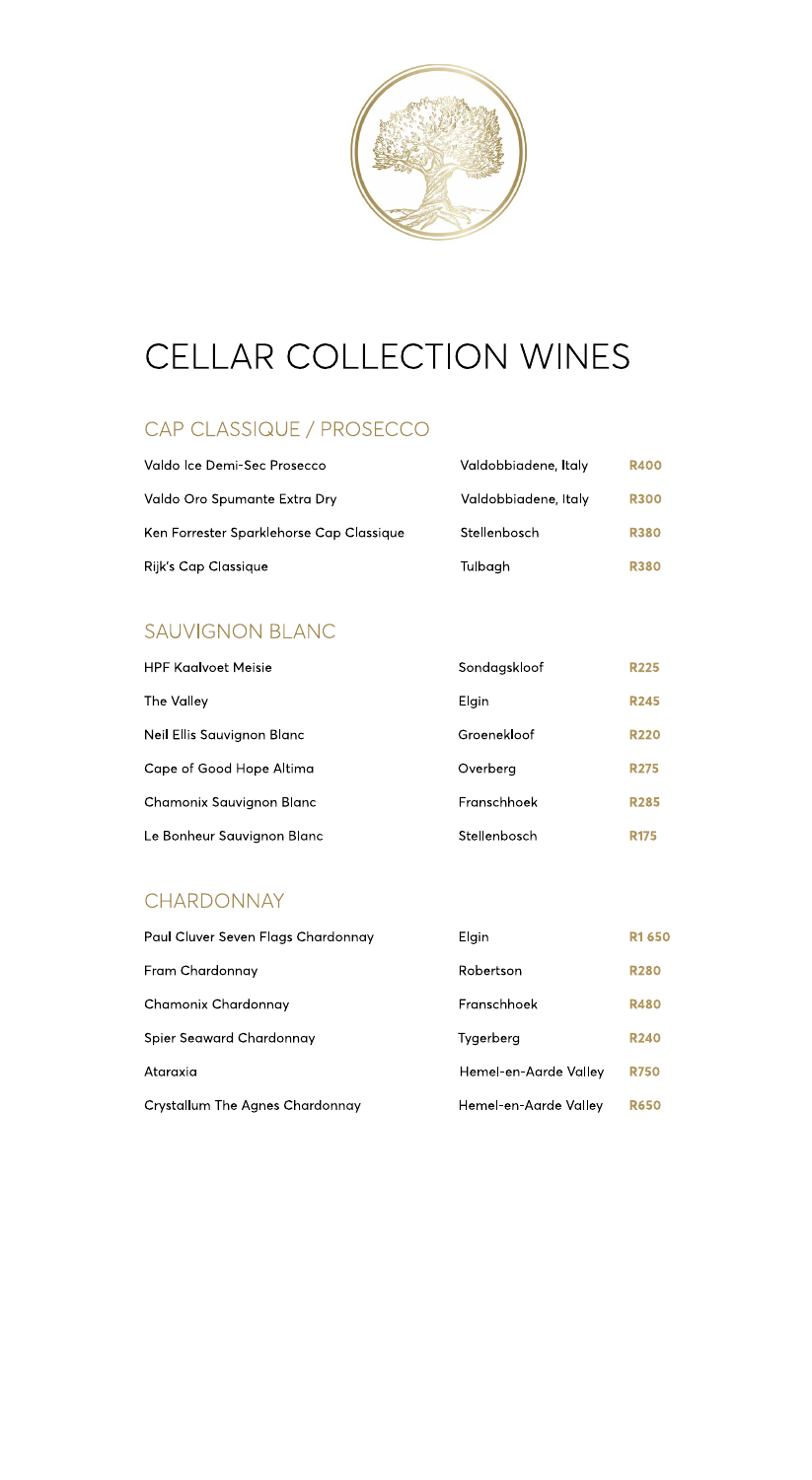

# CHENIN BLANC

| Ken Forrester Dirty Little Secret | Stellenbosch | <b>R2410</b> |
|-----------------------------------|--------------|--------------|
| Reyneke Biodynamic                | Stellenbosch | <b>R525</b>  |
| Orpheus & The Raven               | Durbanville  | <b>R595</b>  |
| AA Badenhorst Secateurs           | Swartland    | <b>R185</b>  |
| The Old Oak                       | Stellenbosch | <b>R215</b>  |
| L'Avenir Single Block Chenin      | Stellenbosch | <b>R785</b>  |

# UNUSUAL VARIETALS / WHITE BLENDS

| Paul Cluver Riesling                       | Elgin                 | <b>R220</b> |
|--------------------------------------------|-----------------------|-------------|
| Lismore Age of Grace Viognier              | Elgin                 | <b>R435</b> |
| Reyneke Organic Sauvignon Blanc / Sémillon | Stellenbosch          | <b>R190</b> |
| Orpheus & The Raven Gewurztraminer         | Durbanville           | <b>R420</b> |
| Bizoe Sémillon Crossroad                   | Darling / Franschhoek | <b>R350</b> |
| Ashbourne Sandstone Sauvignon Blanc/       |                       |             |
| Chardonnay / Semillon                      | Hemel-en-Aarde Valley | <b>R550</b> |

# ROSÉ

| L'Avenir Glenrose       | Stellenbosch | R495             |
|-------------------------|--------------|------------------|
| Vrede en Lust Jess Rosé | Franschhoek  | R <sub>195</sub> |
| <b>HPF Bloos</b>        | Hermanus     | <b>R220</b>      |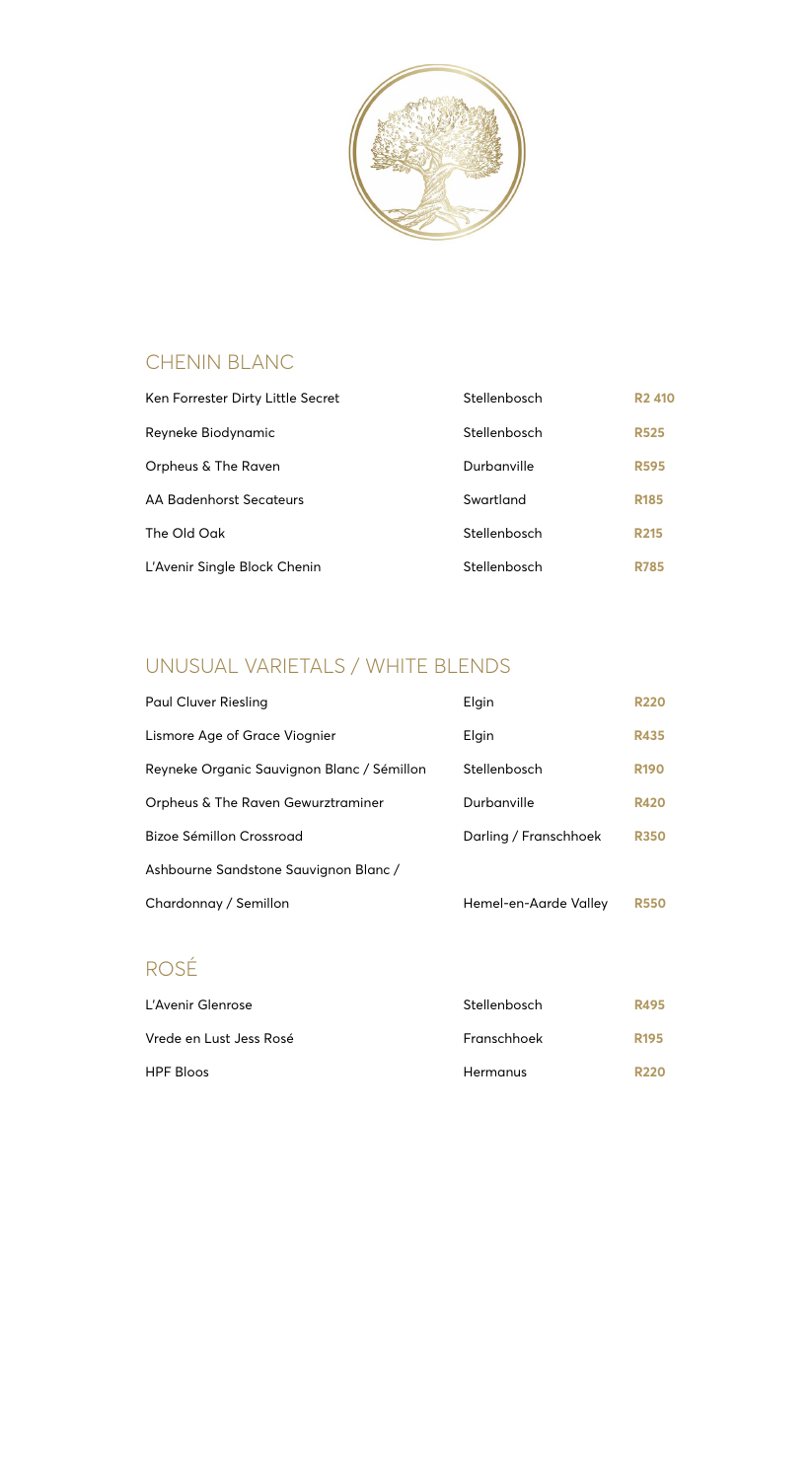

# CABERNET SAUVIGNON

| Diemersdal The Journal | Durbanville  | <b>R850</b> |
|------------------------|--------------|-------------|
| Waterford              | Stellenbosch | <b>R800</b> |
| David Finlayson        | Stellenbosch | <b>R350</b> |
| Le Bonheur             | Stellenbosch | <b>R250</b> |
| Leeu Passant           | Stellenbosch | <b>R800</b> |

#### MERLOT

| Flawsome                | Paarl      | <b>R185</b> |
|-------------------------|------------|-------------|
| Almenkerk               | Grabouw    | <b>R485</b> |
| Noble Hill              | Paarl      | <b>R295</b> |
| Doolhof Single Vineyard | Wellington | <b>R445</b> |

### PINOTAGE

| Fram                           | Citrusdal             | <b>R550</b>  |
|--------------------------------|-----------------------|--------------|
| Rijk's Touch of Oak            | Tulbagh               | <b>R250</b>  |
| Orpheus & The Raven Nr.7       | Durbanville           | <b>R995</b>  |
| Diemersdal The Journal         | Durbanville           | <b>R895</b>  |
| The Old Oak                    | Stellenbosch          | <b>R225</b>  |
| L'Avenir Single Block Pinotage | Stellenbosch          | <b>R1100</b> |
| Ashbourne Pinotage             | Hemel-en-Aarde Valley | <b>R1500</b> |

## SHIRAZ

| Arendsig Blok A12            | Robertson    | <b>R465</b> |
|------------------------------|--------------|-------------|
| Stellenbosch Vineyards Credo | Stellenbosch | <b>R325</b> |
| Kleine Zalze Shiraz          | Stellenbosch | <b>R345</b> |
| <b>Spier Seaward Shiraz</b>  | Paarl        | <b>R245</b> |
| <b>Boschkloof Syrah</b>      | Stellenbosch | <b>R450</b> |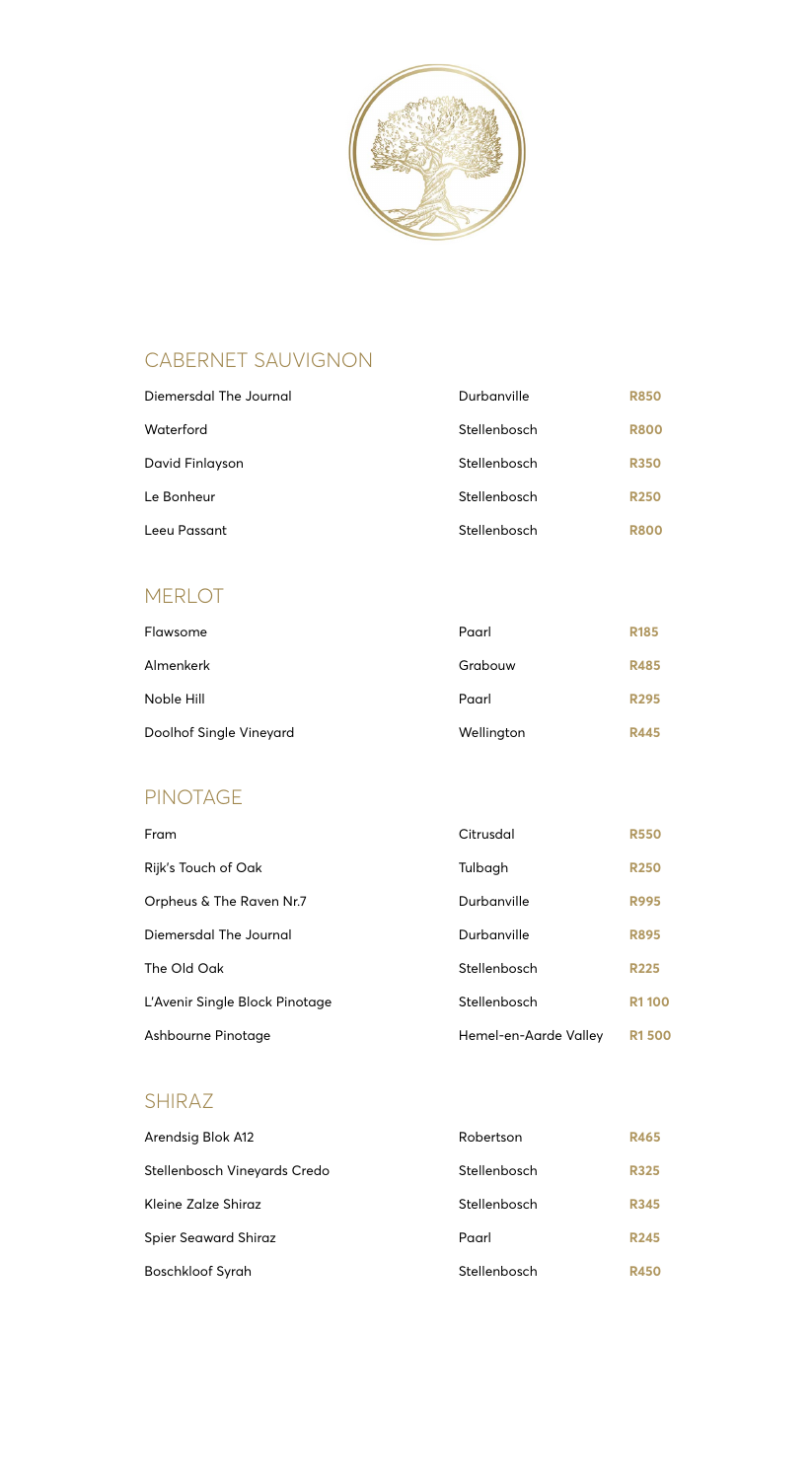

# PINOT NOIR

| Creation                | Hemel-en-Aarde Valley | <b>R425</b>   |
|-------------------------|-----------------------|---------------|
| The Valley              | Elgin                 | <b>R350</b>   |
| Paul Cluver Seven Flags | Elgin                 | <b>R1 600</b> |
| Ataraxia                | Hemel-en-Aarde Valley | <b>R695</b>   |

# BORDEAUX BLEND

| Miles Mossop Introduction Red  | Stellenbosch | <b>R295</b> |
|--------------------------------|--------------|-------------|
| Tagibosch Crescendo            | Stellenbosch | <b>R585</b> |
| Reyneke Biodynamic Cornerstone | Stellenbosch | <b>R495</b> |
| Seriously Old Dirt             | Stellenbosch | <b>R550</b> |
| Diemersdal Private Collection  | Durbanville  | <b>R350</b> |
| La Motte Millennium            | Franschhoek  | <b>R250</b> |

## OTHER BLENDS / VARIETALS

| Orpheus & The Raven Nr.42 Cape Blend | Durbanville     | <b>R795</b> |
|--------------------------------------|-----------------|-------------|
| Ken Forrester Renegade Rhone Blend   | Stellenbosch    | <b>R360</b> |
| David Finlayson Camino Africana      |                 |             |
| <b>Cabernet Franc</b>                | Stellenbosch    | <b>R550</b> |
| Swartberg Wingerde Miracle Bush Red  | Piekenierskloof | <b>R695</b> |
| Grenache Noir / Syrah / Pinotage     |                 |             |
| AA Badenhorst Family Red Rhone Blend | Swartland       | <b>R245</b> |
| Doolhof Malbec                       | Wellington      | <b>R445</b> |
| Le Riche Richesse                    | Stellenbosch    | R375        |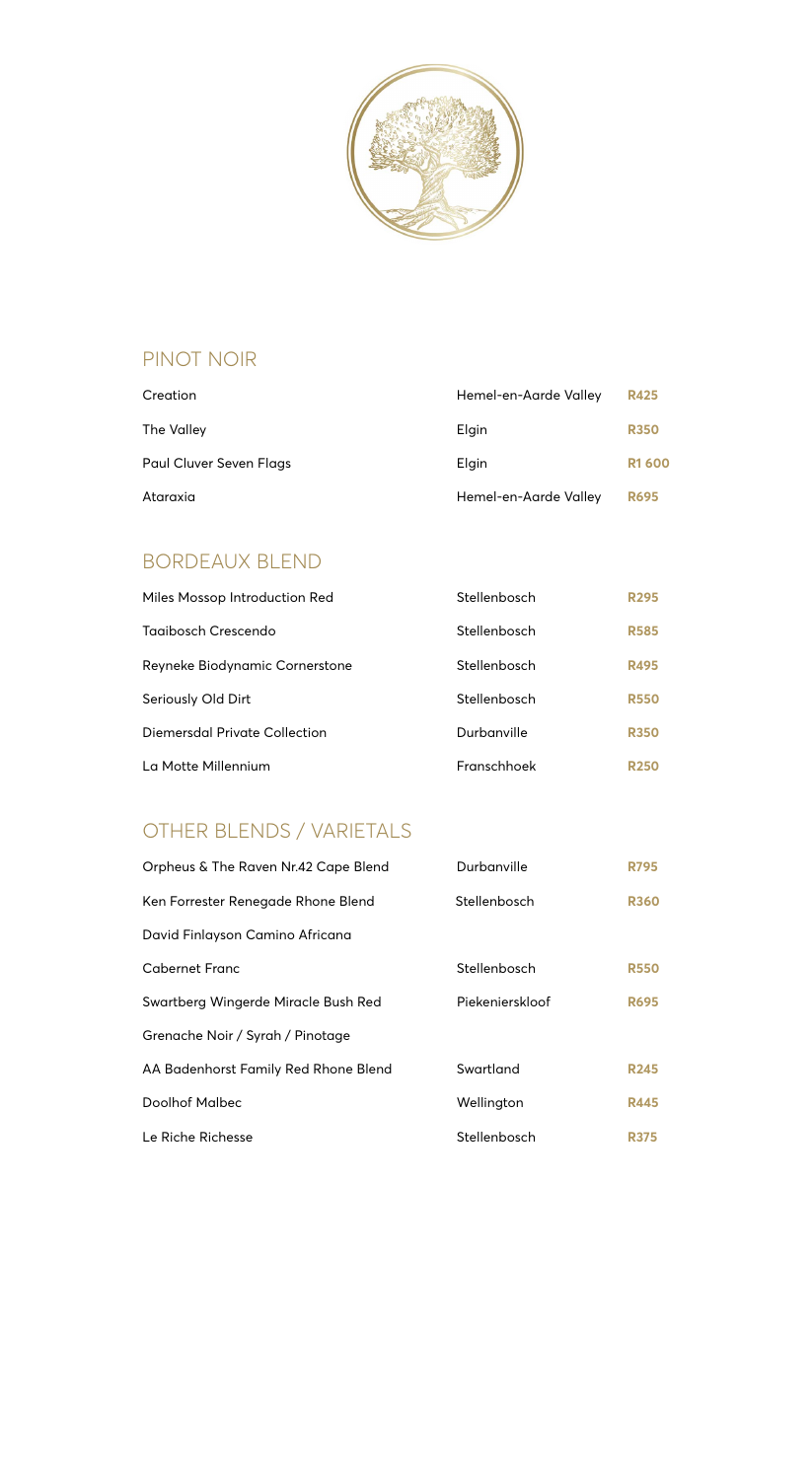

# WINE BY THE GLASS

# CAP CLASSIQUE (150ML)

| L'Ormarins Brut Classique                 | Franschhoek           | <b>R345</b>      | <b>R70</b> |
|-------------------------------------------|-----------------------|------------------|------------|
| L'Ormarins Classique Rose                 | Franschhoek           | <b>R345</b>      | <b>R70</b> |
|                                           |                       |                  |            |
| WHITE WINE (180ML)                        |                       |                  |            |
| Old Oak Chenin Blanc                      | Stellenbosch          | R <sub>215</sub> | <b>R60</b> |
| L'Avenir Horizon Chenin Blanc             | Stellenbosch          | R <sub>195</sub> | <b>R50</b> |
| Arniston Bay Sauvignon Blanc              | <b>Coastal Region</b> | <b>R175</b>      | <b>R45</b> |
| Le Bonheur Chardonnay                     | Stellenbosch          | <b>R215</b>      | <b>R55</b> |
|                                           |                       |                  |            |
| ROSÉ WINE (180ML)                         |                       |                  |            |
| L'Avenir Horizon Pinotage Rosé            | Stellenbosch          | <b>R185</b>      | <b>R50</b> |
|                                           |                       |                  |            |
| RED WINE (180ML)                          |                       |                  |            |
| Le Bonheur Merlot                         | Stellenbosch          | <b>R235</b>      | <b>R60</b> |
| Old Oak Pinotage                          | Stellenbosch          | <b>R225</b>      | <b>R65</b> |
| L'Avenir Horizon Pinotage                 | Stellenbosch          | <b>R195</b>      | <b>R50</b> |
| Arniston Bay Shiraz                       | <b>Coastal Region</b> | <b>R175</b>      | <b>R45</b> |
| Stellenbosch Vineyards Cabernet Sauvignon | Stellenbosch          | <b>R225</b>      | <b>R60</b> |

Cellar Selection Wines are also available by the glass on request by means of a Coravin.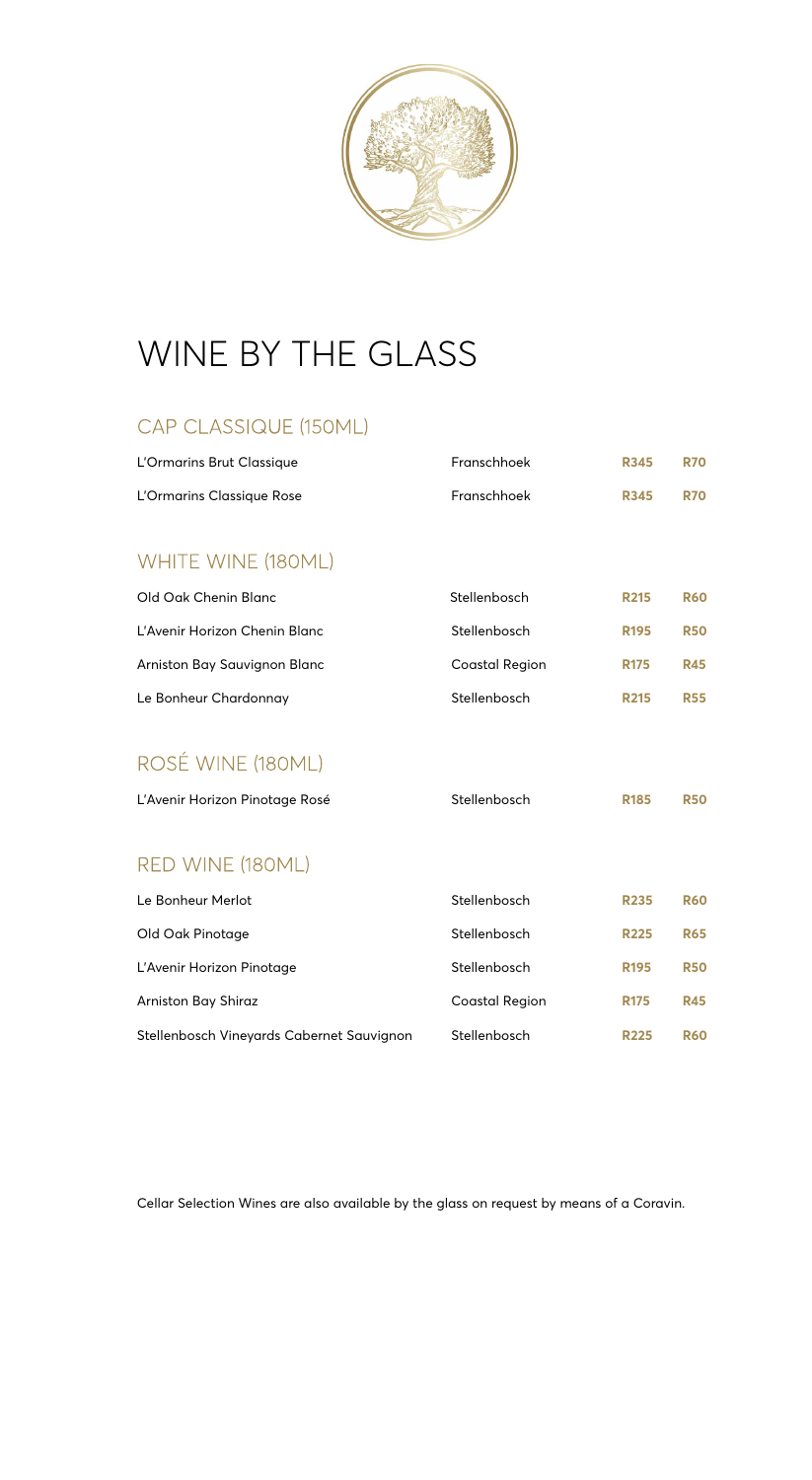

# OLD OAK DRINKS LIST

### SOFT DRINKS & MIXERS

| Lemonade                        | <b>R20</b> |
|---------------------------------|------------|
| Soda Water                      | <b>R20</b> |
| Ginger Ale                      | <b>R20</b> |
| Dry Lemon                       | <b>R20</b> |
| <b>Indian Tonic</b>             | <b>R20</b> |
| <b>Blue Tonic</b>               | <b>R20</b> |
| <b>Pink Tonic</b>               | <b>R20</b> |
| Swaan Tonic - By Adi Badenhorst | <b>R20</b> |
| Red Bull                        | <b>R38</b> |
| <b>Tomato Cocktail</b>          | <b>R20</b> |
| Coke Cola                       | <b>R25</b> |
| Coke Zero                       | <b>R25</b> |
| Coke Light                      | <b>R25</b> |
| Cream Soda                      | <b>R25</b> |
| Sprite                          | <b>R25</b> |
| Spite Zero                      | <b>R25</b> |
| Stoney                          | <b>R25</b> |
| Appletiser                      | <b>R30</b> |
| Grapetiser                      | <b>R30</b> |
| Fanta Orange                    | <b>R25</b> |

#### ICE TEA

| Bos Ice Tea - Peach / Lemon / Berry | <b>R33</b> |
|-------------------------------------|------------|
|-------------------------------------|------------|

# CORDIALS

| Passion Fruit  | <b>R10</b> |
|----------------|------------|
| Lime           | <b>R10</b> |
| Kola Tonic     | <b>R10</b> |
| <b>Bitters</b> | <b>R15</b> |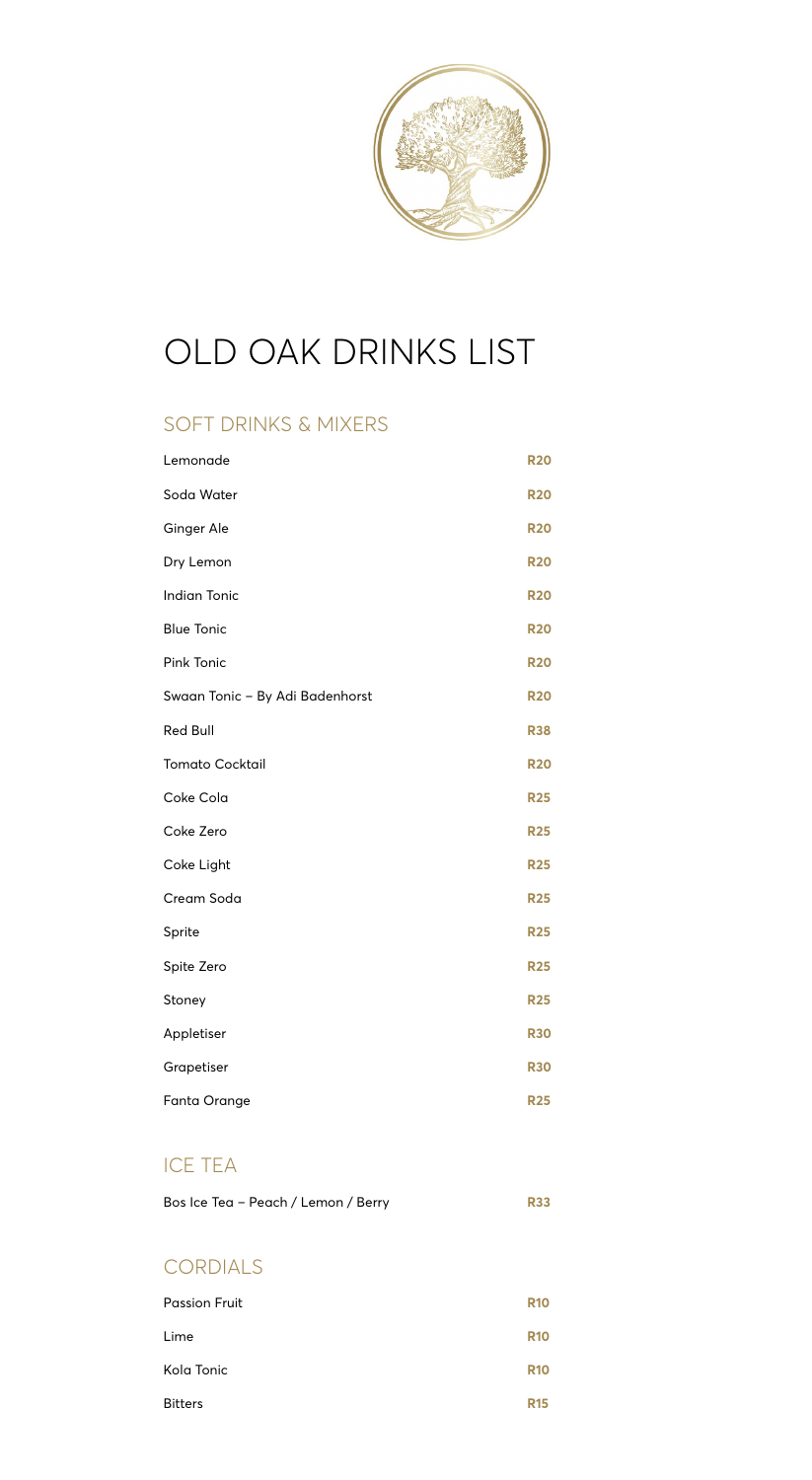

## MILKSHAKES

| Vanilla              | <b>R32</b> |
|----------------------|------------|
| Lime                 | <b>R32</b> |
| Bubblegum            | <b>R32</b> |
| Strawberry           | <b>R32</b> |
| Chocolate            | <b>R32</b> |
| <b>Peanut Butter</b> | <b>R32</b> |
| Butterscotch         | <b>R32</b> |

#### BEERS

| <b>Castle Free</b> | <b>R30</b> |
|--------------------|------------|
| Heineken 0.0       | <b>R30</b> |
| Castle             | <b>R30</b> |
| Castle Light       | <b>R30</b> |
| <b>Black Label</b> | <b>R30</b> |
| Peroni             | <b>R35</b> |
| Stella Artois      | <b>R35</b> |
| Corona             | <b>R35</b> |
| Guinness           | <b>R45</b> |
| Windhoek           | <b>R30</b> |
| Windhoek Light     | <b>R30</b> |
| Windhoek Draught   | <b>R40</b> |
| Amstel             | <b>R30</b> |
| Hansa              | <b>R30</b> |
| Heineken           | <b>R30</b> |
| Millers            | <b>R30</b> |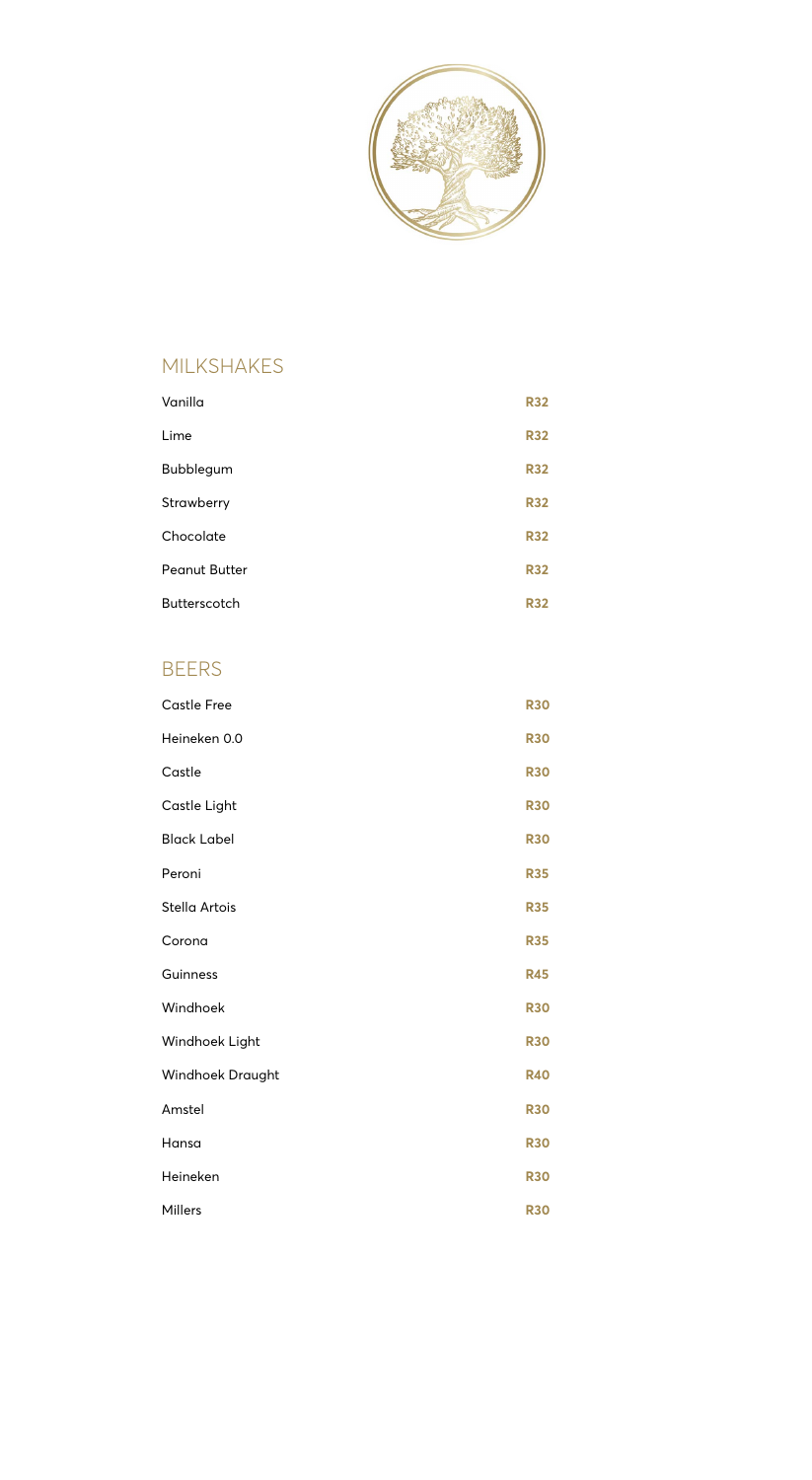

# CIDERS & COOLERS

| Savanna Dry            | <b>R34</b> |
|------------------------|------------|
| Savanna Light          | <b>R34</b> |
| Hunters Dry            | <b>R34</b> |
| <b>Hunters Chilled</b> | <b>R34</b> |
| <b>Flying Fish</b>     | <b>R34</b> |
| Smirnoff Spin          | <b>R34</b> |

## DRAUGHT BEER ON TAP

| Stella Artois | <b>R40</b> |
|---------------|------------|
| Castle Light  | <b>R40</b> |

# APERITIFS

| Cinzano Bianco                | <b>R25</b> |
|-------------------------------|------------|
| Cinzano Rosso                 | <b>R25</b> |
| Caperetif - By Adi Badenhorst | <b>R45</b> |

# LIQUEURS

| Amarula                 | <b>R25</b> |
|-------------------------|------------|
| Aperol                  | <b>R25</b> |
| <b>Tia Maria</b>        | <b>R30</b> |
| <b>Grand Marnier</b>    | <b>R25</b> |
| Drambuie                | <b>R35</b> |
| Cointreau               | <b>R35</b> |
| Disaronno Amaretto      | <b>R35</b> |
| Frangelico              | <b>R25</b> |
| Kahlua                  | <b>R25</b> |
| Grappa Vendemmia Nonino | <b>R55</b> |
| Southern Comfort        | <b>R25</b> |
| Cape to Rio             | <b>R25</b> |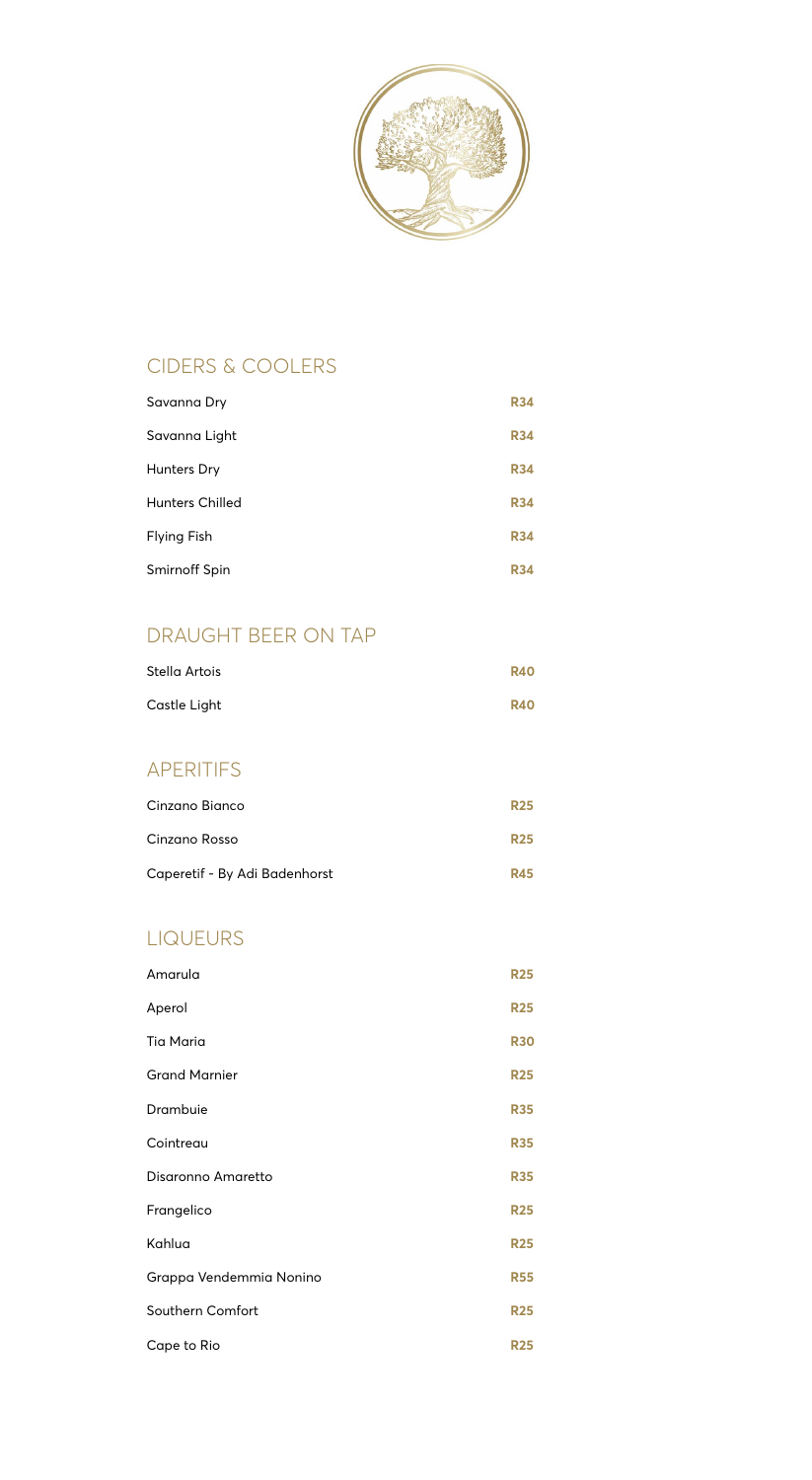

# FORTIFIED WINE / PORTS & SHERRIES

| Allesverloren      | <b>R35</b> |
|--------------------|------------|
| Muratie Ben Prins  | <b>R60</b> |
| Monis Pale Dry     | <b>R35</b> |
| Monis Medium Cream | <b>R35</b> |
| Monis Full Cream   | <b>R35</b> |
|                    |            |

#### DIGESTIFS

| Fernet-Branca | <b>R30</b> |
|---------------|------------|
| Jägermeister  | <b>R30</b> |

#### BRANDY

| 1920 Aguardente   | <b>R35</b>  |
|-------------------|-------------|
| Klipdrift         | <b>R25</b>  |
| Klipdrift Premium | <b>R30</b>  |
| Richelieu         | <b>R25</b>  |
| Van Ryn's 10      | <b>R35</b>  |
| Van Ryn's 12      | <b>R45</b>  |
| Van Ryn's 15      | <b>R60</b>  |
| Van Ryn's 20      | <b>R110</b> |

# COGNAC

| Rémy Martin XO                                  | <b>R240</b>      |
|-------------------------------------------------|------------------|
| Rémy Martin VSOP                                | <b>R75</b>       |
| <b>Hennessy VSOP</b>                            | <b>R75</b>       |
| Hennessy XO                                     | <b>R240</b>      |
| <b>Bisquit VSOP</b>                             | <b>R75</b>       |
| <b>Bisquit XO</b>                               | <b>R280</b>      |
| <b>FRAPIN COGNAC Grande Champagne Fontpinot</b> | R <sub>165</sub> |
| Grosperrin XO Fine Champagne Cognac             | <b>R155</b>      |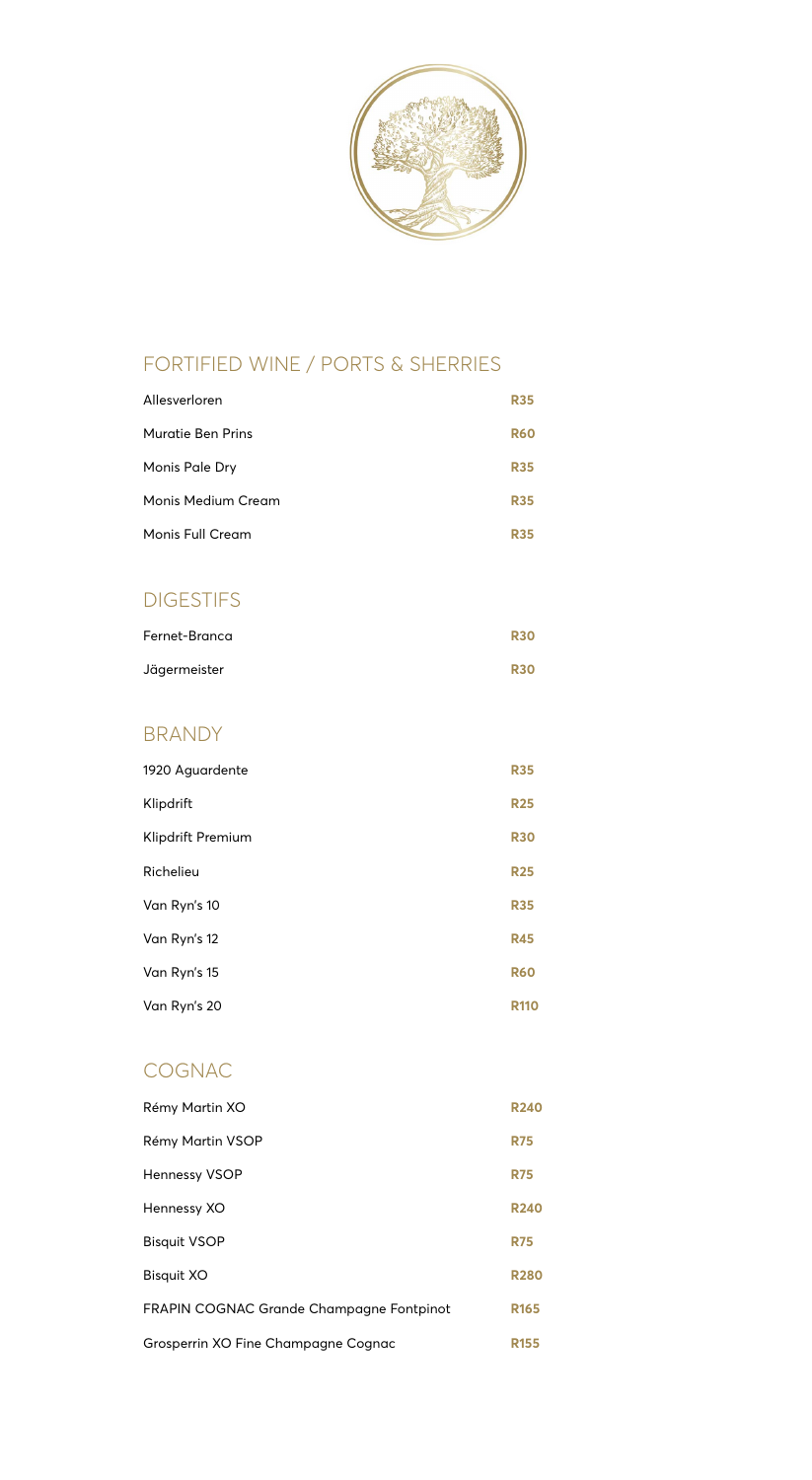

# ARMAGNAC & CALVADOS

| La Fontaine Selection Armagnac    | <b>R60</b>       |
|-----------------------------------|------------------|
| Calvados Hors d'Age Brandy        | R <sub>145</sub> |
| Calvados Pomme Prisonniere Brandy | R <sub>165</sub> |

#### RUM

| <b>Red Heart</b>           | <b>R25</b> |
|----------------------------|------------|
| Captain Morgan             | <b>R25</b> |
| Captain Morgan Spiced Gold | <b>R25</b> |
| Don Papa Aged              | <b>R35</b> |
| Don Papa Dark              | <b>R55</b> |
| Pyrat                      | <b>R40</b> |
| Malibu                     | <b>R25</b> |

#### TEQUILA

| Clase Azul Reposado | <b>R220</b> |
|---------------------|-------------|
| Don Julio 1942      | <b>R220</b> |
| Don Julio Reposado  | <b>R60</b>  |
| Espolòn Blanco      | <b>R45</b>  |
| Espolòn Reposado    | <b>R45</b>  |

#### VODKA

| Absolut                               | <b>R25</b> |
|---------------------------------------|------------|
| <b>Belvedere</b>                      | <b>R40</b> |
| <b>Grey Goose</b>                     | <b>R40</b> |
| Skyy Vodka                            | <b>R25</b> |
| Skyy 90                               | <b>R35</b> |
| Cîroc                                 | <b>R35</b> |
| New Harbour Distillery Pinotage Vodka | <b>R25</b> |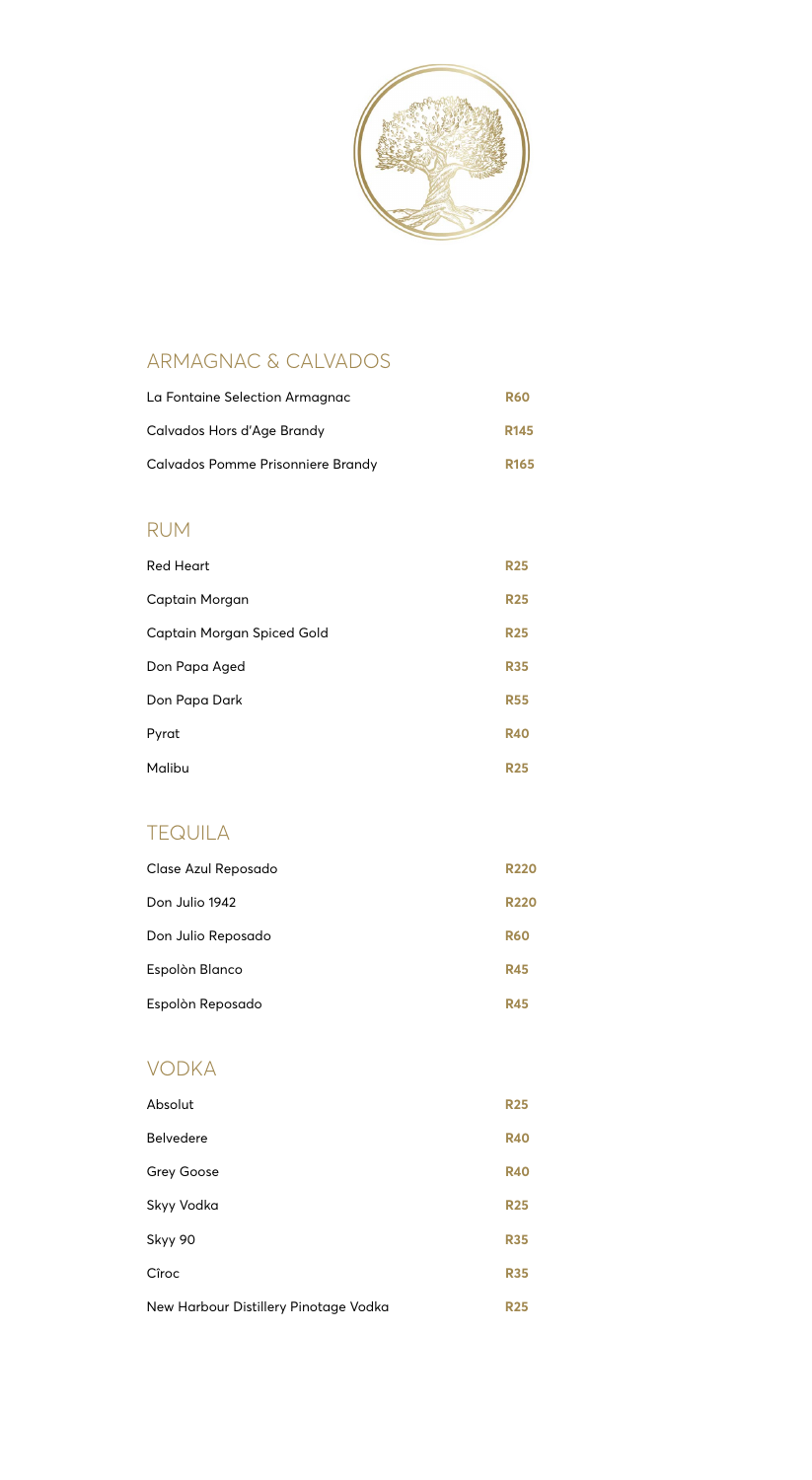

# BLENDED SCOTCH WHISKEY

| Bell's                     | <b>R25</b>  |
|----------------------------|-------------|
| J&B                        | <b>R25</b>  |
| Johnnie Walker Black Label | <b>R35</b>  |
| Johnnie Walker Gold Label  | <b>R55</b>  |
| Johnnie Walker Blue Label  | <b>R185</b> |
| <b>Famous Grouse</b>       | <b>R25</b>  |
| Dimple Haig 15 Year Old    | <b>R50</b>  |
| Chivas 12 Year Old         | <b>R35</b>  |
| Chivas 18 Year Old         | R80         |

### SINGLE MALT WHISKEY

| Glenfiddich 12 Year Old   | <b>R45</b>  |
|---------------------------|-------------|
| Glenfiddich 15 Year Old   | <b>R80</b>  |
| Glenfiddich 18 Year Old   | <b>R125</b> |
| Laphroaig                 | <b>R55</b>  |
| Lagavulin                 | <b>R110</b> |
| Talisker 10 Year Old      | <b>R60</b>  |
| Oban                      | <b>R90</b>  |
| Caol Ila                  | <b>R60</b>  |
| Balvenie 21 Year Old      | <b>R270</b> |
| Dalwhinnie 15 Year Old    | <b>R95</b>  |
| Glenmorangie Lasanta      | <b>R65</b>  |
| Glenmorangie Quinta Ruban | <b>R75</b>  |
| Glenmorangie Nectar d'Or  | <b>R85</b>  |
| Glenmorangie Signet       | <b>R220</b> |
| Glenlivet 12 Year Old     | <b>R45</b>  |
| Glenlivet 15 Year Old     | <b>R75</b>  |
| Glenlivet 18 Year Old     | <b>R120</b> |
| The Macallan 12 Year Old  | <b>R60</b>  |
| The Macallan 18 Year Old  | <b>R320</b> |
| The Macallan Rare Cask    | <b>R270</b> |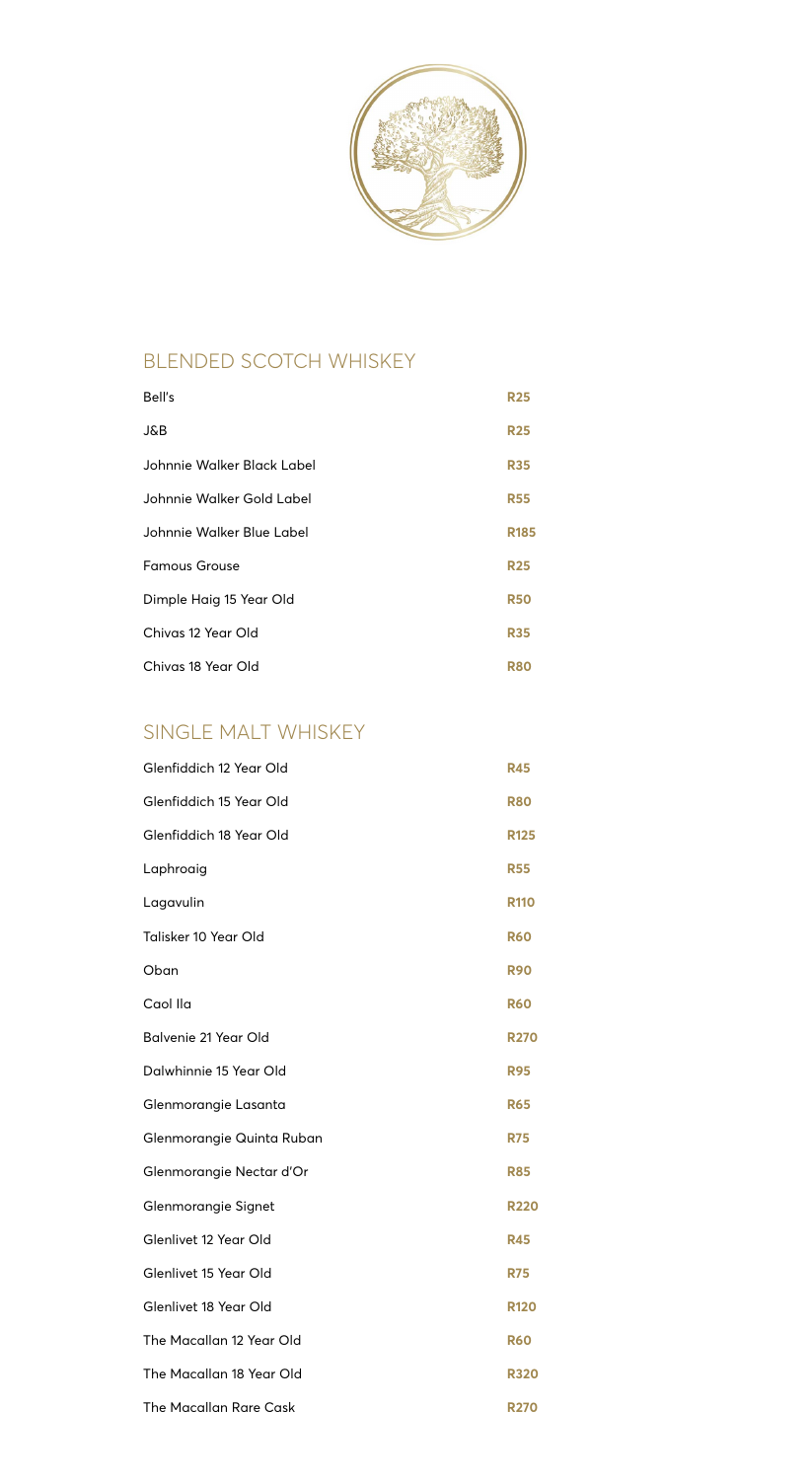

#### IRISH WHISKEY

| Jameson                 | <b>R30</b> |
|-------------------------|------------|
| Jameson Caskmates IPA   | <b>R35</b> |
| Jameson Caskmates Stout | <b>R35</b> |
| Jameson Select Reserve  | <b>R40</b> |
| Sexton                  | <b>R40</b> |
| Green Spot              | <b>R55</b> |
| Redbreast               | R65        |

# JAPANESE WHISKY

| Suntory Toki   | <b>R35</b>  |
|----------------|-------------|
| Suntory Hibiki | <b>R115</b> |
| Nikka          | <b>R65</b>  |

# BOURBON

| <b>Jack Daniels</b>           | <b>R30</b> |
|-------------------------------|------------|
| Wild Turkey Kentucky Straight | <b>R30</b> |
| <b>Buffalo Trace</b>          | <b>R30</b> |
| Maker's Mark 46               | <b>R45</b> |
| Sazerac Rye                   | <b>R35</b> |
| Knob Creek                    | <b>R45</b> |